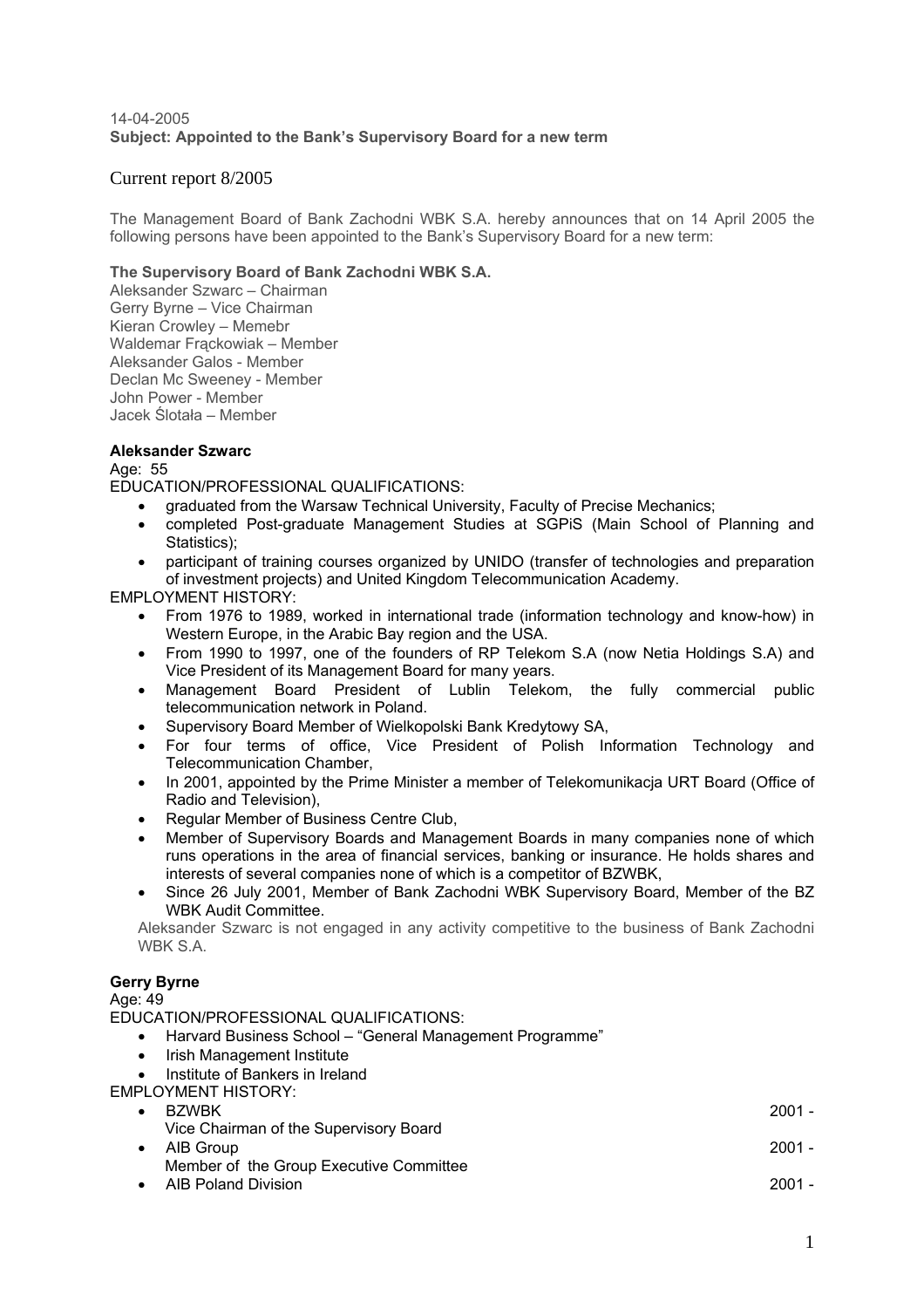| <b>Managing Director</b>                                                                         |             |
|--------------------------------------------------------------------------------------------------|-------------|
| $\bullet$ AIB Group                                                                              | 1997 - 2000 |
| Managing Director of "Ark Life"                                                                  |             |
| Ark Life is AIB's Life Assurance division and - a key player in the sector of life assurance and |             |
| insurance products in Ireland.                                                                   |             |
| Regional Director of Westlink Business Unit                                                      | 1995 - 1997 |
| Branch Manager in Dublin                                                                         | 1992 - 1995 |
| Senior Manager, Central Lending Department                                                       | 1987 - 1992 |
| Manager, Central Lending Department in Dublin                                                    | 1986 - 1987 |
| Assistant Manager, Area Office North East of AIB Bank                                            | 1982 - 1986 |
| AIB Branch in Dublin                                                                             | 1973 - 1982 |
| MEMBERSHIP:                                                                                      |             |
| Irish Institute of Bankers                                                                       |             |
| $l$ <sub>n</sub> $\alpha$ <sub>b</sub> $l$ $\alpha$                                              |             |

Irish Management Institute Alumni Harvard Business School

Gerry Byrne is not engaged in any activity competitive to the business of Bank Zachodni WBK S.A.

## **Kieran Crowley**

### Age:52

EDUCATION/PROFESSIONAL QUALIFICATIONS

- Educated at Ballinlough National School and St Finbarr's College, Farranferns
- BA English and Latin UCC 1972
- Trained as a Chartered Accountant with Coopers & Lybrand, Cork, qualified in 1976 CAREER HISTORY
	- Assistant Financial Controller with Data 100 Cork for 2 years, a subsidiary of Nortel
	- Computer Automation Inc for five years, promoted European Financial Controller, and later a non-executive Director of their European interests for seven years.
	- Founded Ryecourt Management Consultants in 1984. Advises on business development and growth from a core competence in finance, information systems and people development.
	- Founded Crowley Services Dublin LTD in 1986
	- Since 2004 non-executive Director of AIB Group

**OTHER** 

- Member of the SFA National Executive Council from 1992 to date. Served five years as Chairman of the Small Firms Association from September 1998 to December 2003.
- Currently the SME representative on the Public Service Customer Quality Service Working Group
- Member of IBEC National Executive Council 1998 to date. Served on the Policy Advisory Group, the Working Group on Insurance and the Nice Treaty Group.

Kieran Crowley is not engaged in any activity competitive to the business of Bank Zachodni WBK S.A.

#### **Waldemar Frąckowiak**

Age: 55 Position: Position: Position: Capital Markets, Head Professor of Business and Finance Education University: University **Date of Completion** Title The Higher School of Economics, Poznań, Poland **Master of Economics** June, 1972 Master of Economics • University of Economics, Poznań, Poland **Poznań, Poland Ph. D.** June, 1979 Ph. D. • University of Economics, Poznań, Poland May, 1992 Habilitation • Harvard University Business School, Boston, USA **Disk and Separate Separate Separate Separate Separate Separate Separate Separate Separate Separate Separate Separate Separate Separate Separate Separate Separate Separate Separate Separate Separate Separate Se** University of Economics **December, 2001** Full professor Poznań, Poland

Management Programmes and Post-doctoral studies: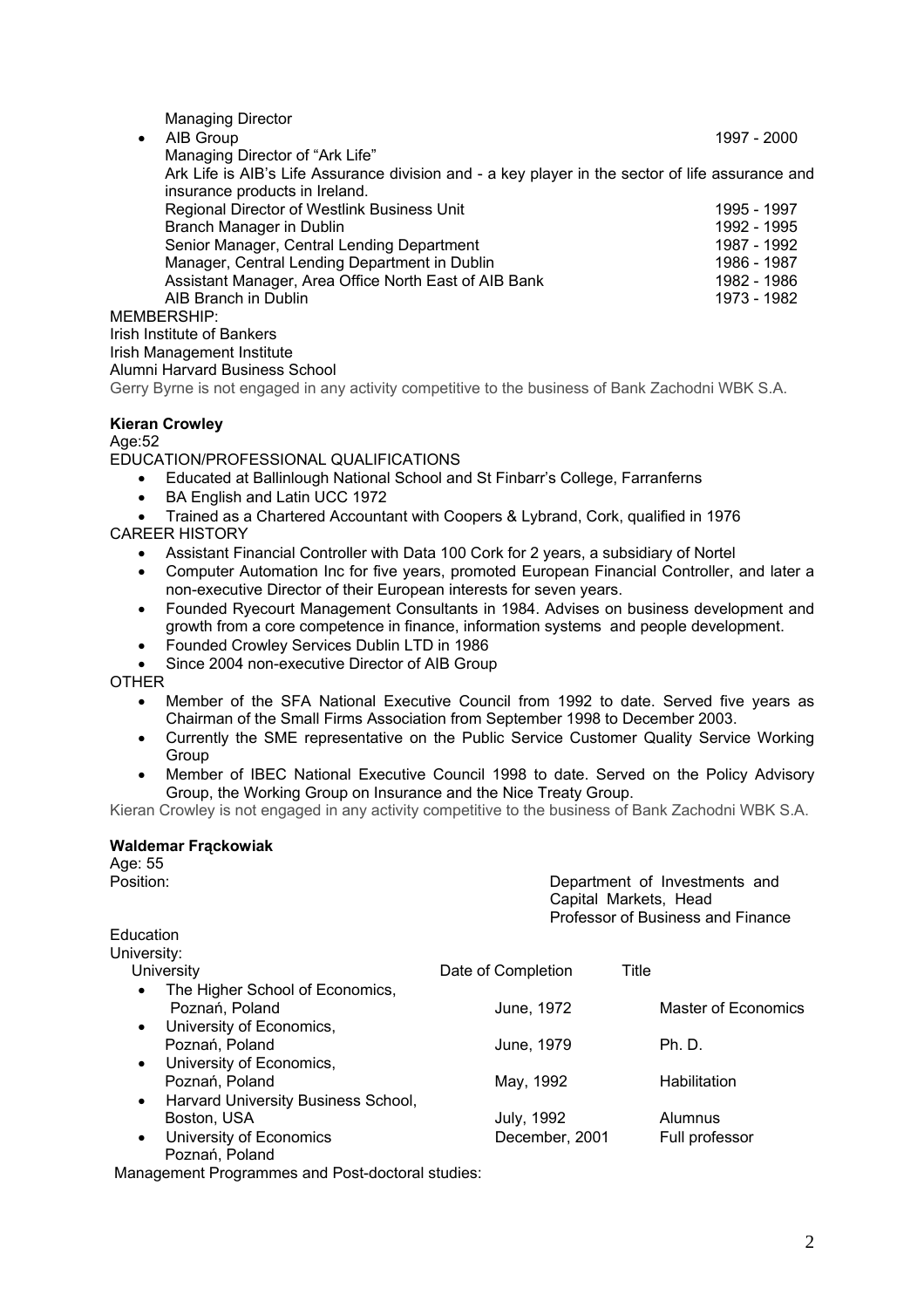- Georgia State University, College of Business Administration, Atlanta, USA, 1995
- Wharton School of Business and Commerce, University of Philadelphia, Philadelphia, USA, 1993
- Durham University Business School, Durham University, Durham, England, 1991
- Bradford University Management Center, Bradford University, Bradford, England, 1990
- Hoger Handels School DE HAM, Mechelen, Belgium, 1989
- Clemson University, Clemson, South Carolina, USA., 1983/1984
- Tilburg University, Tilburg, Holland, 1982

| Specialization:                                            |                    | Corporate Strategy and Finance<br><b>Financial Markets and Institutions</b><br>Mergers and Acquisitions |       |     |      |              |
|------------------------------------------------------------|--------------------|---------------------------------------------------------------------------------------------------------|-------|-----|------|--------------|
| WORK EXPERIENCE:                                           |                    |                                                                                                         |       |     |      |              |
| Name of Institution:                                       | Title or Position: |                                                                                                         | From: | To: |      |              |
| • University of Economics<br>Poznań, Poland                |                    | All faculty ranks                                                                                       |       |     |      | 1972 to date |
| Poznań School of Management<br>$\bullet$<br>Poznań, Poland |                    | Professor of Business and Finance<br>Management                                                         |       |     | 1989 | 1992         |

- W. Frackowiak and Partners Founder, Wielkopolska Consulting Group **Project Manager** 1991 to date Ltd. Co • HLB Frackowiak and Partners Founder 1993 to date
- Ltd. Co • Advisory and Consulting Consultant to more 1985 to date than hundred companies and to state and local governments

Membership in publicly listed companies

- Swarzedzkie Fabryki Mebli S.A. Board of Non-Executive Directors 1991-1993 • KGHM Polska Miedź S.A. a.a. 1994-1996
	- Warsaw Stock Exchange S.A. a.a. 1996-1998
	- Inter Groclin Auto S.A. **a.a.** a.a. 1998 to date
	-

Major publications and projects:

17 books (author and co-autor)

195 articles and published symposium contributions

More than 100 projects and expertises for business environments in the field of: privatization, restructuring, foreign investments, mergers and acquisitions, going public.

Waldemar Frąckowiak is not engaged in any activity competitive to the business of Bank Zachodni WBK S.A.

## **Aleksander Galos**

Age: 44

EDUCATION/PROFESSIONAL QUALIFICATIONS:

- Faculty of Law, Jagielloński University in Kraków, 1979 1984, Master of Law 1984,
- Provincial Court in Kraków, 1985 –1987, judge examination 1987,
- Regional Bar Association 1994, legal counsellor examination 1994.

EMPLOYMENT HISTORY:

- 01.01.2001 Present Kancelaria Prawna Hogan & Hartson M. Jamka, A. Galos i Wspólnicy Spółka Komandytowa (law firm), Warszawa – legal counsellor, managing partner, general partner
- 1994 2001 Hogan & Hartson Sp. z o.o., Warsaw legal counsellor, managing partner
- July 1992 November 1993 Cabinet Office, Warsaw Director of the Prime Minister's Office
- 1984 1992 Jagielloński University, Kraków Assistant, lecturer in law theory and philosophy

In addition:

## April 2000 – June 2001 - PKO BP S.A, Member of Supervisory Board

10 April 2003 – Present - Member of Bank Zachodni WBK Supervisory Board

Aleksander Galos is not engaged in any activity competitive to the business of Bank Zachodni WBK S.A.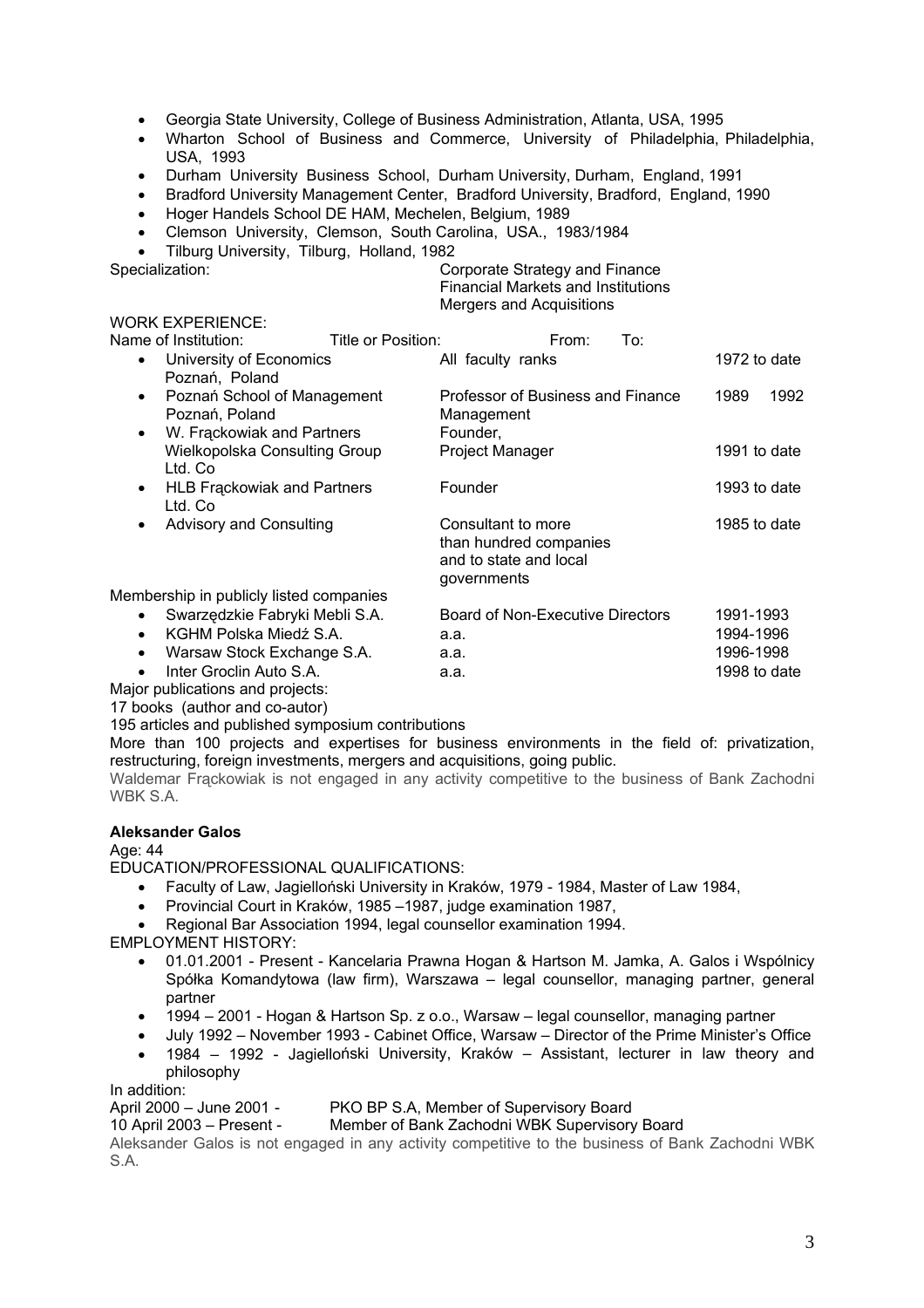## **Declan Mc Sweeney**

EDUCATION/PROFESSIONAL QUALIFICATIONS:

- FCA (Fellow of Institute of Chartered Accountants),
- Graduate of Advanced Management Programme Wharton,

B. Comm (Hons).

EMPLOYMENT HISTORY:

Ireland

| 1997 - Present<br>$\bullet$   | AIB Chief Financial Officer                                                 |
|-------------------------------|-----------------------------------------------------------------------------|
| 1995 – 1997<br>$\bullet$      | Group Controller - AIB                                                      |
| 1991 – 1995<br>$\bullet$      | Head of Capital Management and Investor Relations - AIB                     |
| <b>Great Britain</b>          |                                                                             |
| 1984 – 1991<br>$\bullet$      | Group Financial Controller - AIB Britain                                    |
| 1981 - 1984<br>$\bullet$      | Financial Controller – Allied Irish Investment Bank Britain<br>(AIB)        |
| Ireland                       |                                                                             |
| 1978 – 1981<br>$\bullet$      | Financial Accountant / Management Accounting Specialist -<br>AIB.           |
| <b>USA</b>                    |                                                                             |
| • $1977 - 1978$               | KPMG - Houston, Texas                                                       |
| Ireland                       |                                                                             |
| $\bullet$ 1973 – 1977         | KPMG - Dublin [Qualified - 1976]                                            |
| In addition:                  |                                                                             |
| since 10 April 2003 -         | Member of Bank Zachodni WBK Supervisory Board                               |
| Declan Mc Sweeney<br>WBK S.A. | is not engaged in any activity competitive to the business of Bank Zachodni |

### **John Power**

#### Age: 44

EDUCATION/PROFESSIONAL QUALIFICATIONS

- Fellow of the Institute of Bankers,
- Fellow of the Association of Chartered Certified Accountants,
- Fellow of the Institute of Chartered Secretaries and Administrators,
- EMPLOYMENT HISTORY:
	- 2004 Present Regan Tiles Ltd, Director
	- 2002 2004 AIB Group, Enterprise Information & Reporting, General Manager
	- 1999 2002 AIB Poland Division Warsaw, Divisional Director
	- 1997 1999 AIB Corporate Finance: Company Secretary, Compliance Officer and Head of Finance
	- 1990 1999 AIB International Financial Services: Finance Director, Deputy Managing Director
	- 1982 1990 AIB Capital Markets
	- 1979 1982 AIB, Branch
	- since 11 April 2002 Member of Bank Zachodni WBK Supervisory Board

John Power is not engaged in any activity competitive to the business of Bank Zachodni WBK S.A.

#### **Jacek Ślotała**

EDUCATION/PROFESSIONAL QUALIFICATIONS:

- Beverly Hills High School, USA
- Faculty of International Trade 2-year studies, Warsaw
- Faculty of Law and Administration, Warsaw University

EMPLOYMENT HISTORY:

- 2001 Present The Bridge Communications Group, President of the Management Board
- 1993 Present J.Walter Thompson-Parintex Sp. z o.o., co-owner and President of the Management Board
- 1988 1993 Parintex Sp. z o.o., founder and owner
- 1986 1992 Leastrom Development Corporation (owned by Barruci Group), representative
- 1980 1984 Rogot Sp. z o.o., co-owner